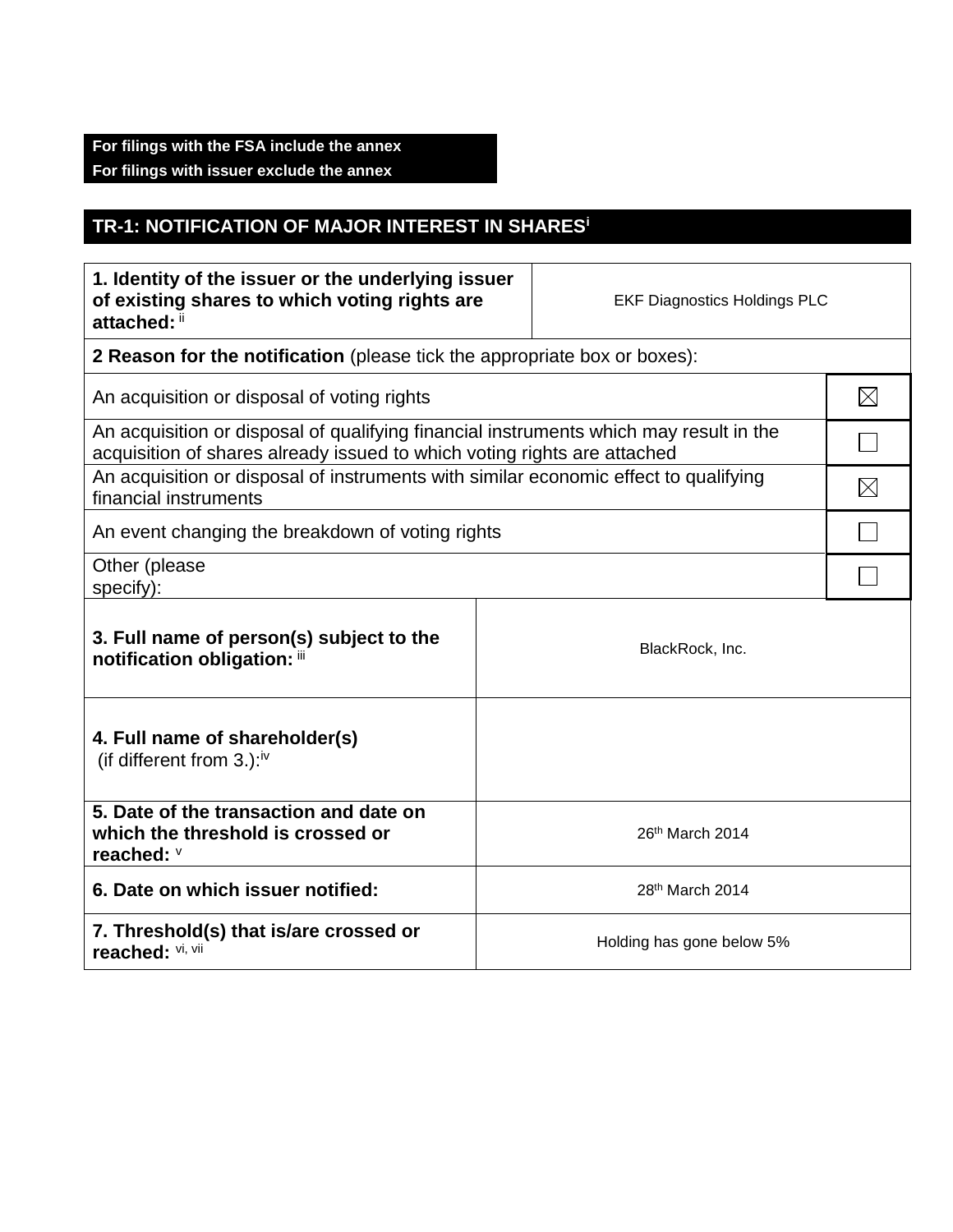| 8. Notified details:                         |                                                               |               |                                                                                         |              |               |          |          |
|----------------------------------------------|---------------------------------------------------------------|---------------|-----------------------------------------------------------------------------------------|--------------|---------------|----------|----------|
| A: Voting rights attached to shares Vill, ix |                                                               |               |                                                                                         |              |               |          |          |
| Class/type of<br>shares                      | <b>Situation previous</b><br>to the triggering<br>transaction |               | Resulting situation after the triggering transaction                                    |              |               |          |          |
| if possible using<br>the ISIN CODE           | <b>Number</b><br><b>Number</b><br>Οf<br>οf                    |               | <b>Number</b><br><b>Number of voting</b><br>% of voting rights x<br>of shares<br>rights |              |               |          |          |
| <b>Shares</b><br>Voting<br><b>Rights</b>     |                                                               | <b>Direct</b> | Direct <sup>xi</sup>                                                                    | Indirect xii | <b>Direct</b> | Indirect |          |
| GB0031509804                                 | 12,065,651                                                    | 12,065,651    | N/A                                                                                     | N/A          | N/A           | N/A      | Below 5% |

| <b>B: Qualifying Financial Instruments</b>           |                                |                                           |                                                                                                           |                       |
|------------------------------------------------------|--------------------------------|-------------------------------------------|-----------------------------------------------------------------------------------------------------------|-----------------------|
| Resulting situation after the triggering transaction |                                |                                           |                                                                                                           |                       |
| <b>Type of financial</b><br>instrument               | <b>Expiration</b><br>date xiii | Exercise/<br><b>Conversion Period xiv</b> | <b>Number of voting</b><br>rights that may be<br>acquired if the<br>instrument is<br>exercised/converted. | % of voting<br>rights |
|                                                      |                                |                                           |                                                                                                           |                       |

**C: Financial Instruments with similar economic effect to Qualifying Financial Instruments**  xv, xvi

**Resulting situation after the triggering transaction**

| <b>Type of financial</b><br>instrument | <b>Exercise</b><br>price | <b>Expiration</b><br>date $x$ vii | Exercise/<br><b>Conversion</b><br>period XVIII | <b>Number of voting rights</b><br>instrument refers to | % of voting rights xix,<br>XX |  |
|----------------------------------------|--------------------------|-----------------------------------|------------------------------------------------|--------------------------------------------------------|-------------------------------|--|
| N/A<br>N/A                             |                          | Nominal                           | Delta                                          |                                                        |                               |  |
|                                        |                          | N/A                               | N/A                                            |                                                        |                               |  |

| Total (A+B+C)                  |                             |
|--------------------------------|-----------------------------|
| <b>Number of voting rights</b> | Percentage of voting rights |
| N/A                            | Below 5%                    |